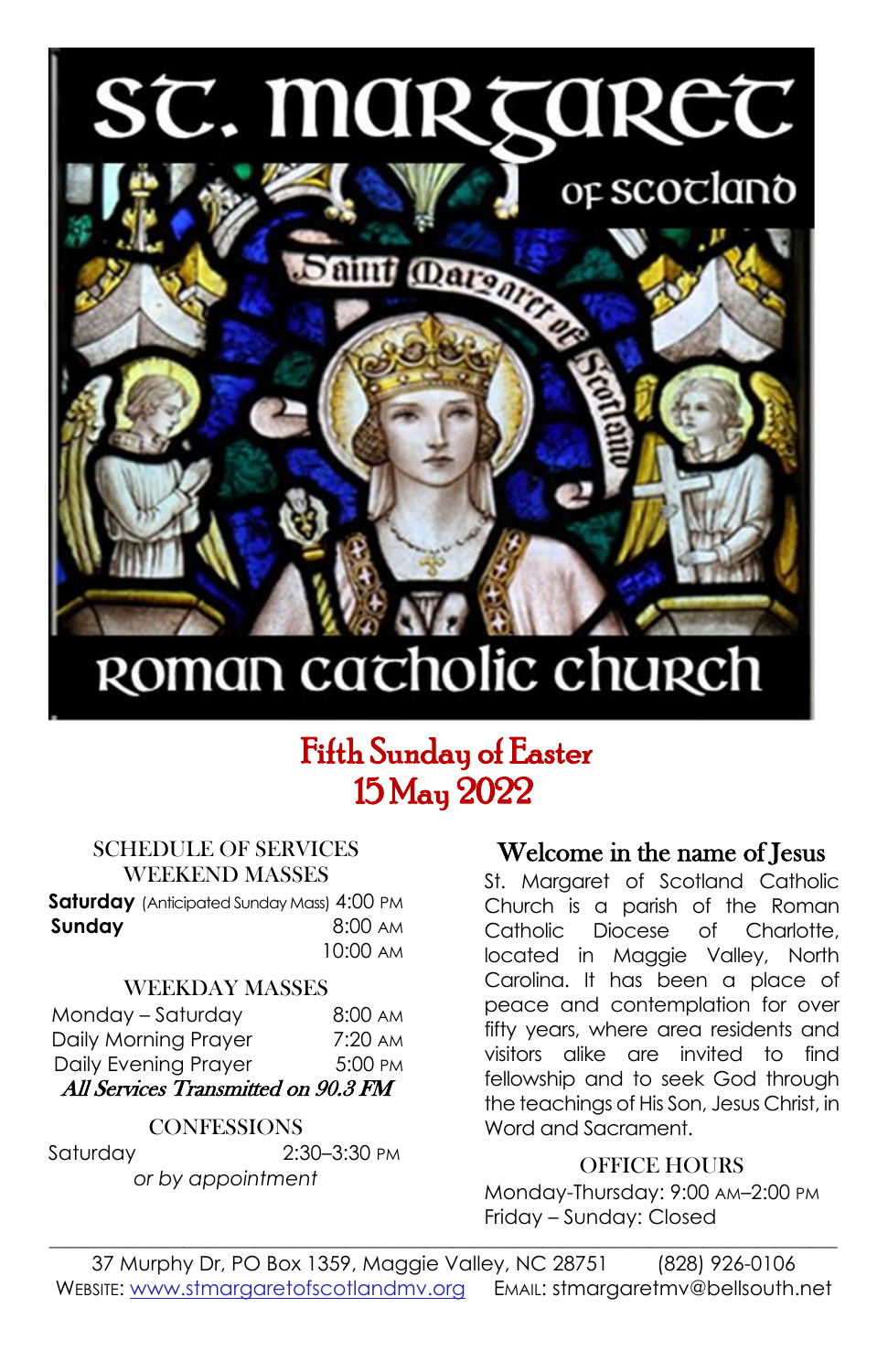| <b>STAFF</b>                                                 |                             |  |  |  |  |
|--------------------------------------------------------------|-----------------------------|--|--|--|--|
| The Rev. Dr. W. Becket Soule, OP<br>Email: wbsoule@rcdoc.org | <b>Pastor</b>               |  |  |  |  |
| The Rev. Mr. Miles Merwin                                    | Deacon                      |  |  |  |  |
| Mrs. Rhonda Yarrington<br>Email: stmargaretmv@bellsouth.net  | Administrative<br>Assistant |  |  |  |  |
| Ms. Nicki Conroy<br>Email: stmargaretff@gmail.com            | <b>Faith Formation</b>      |  |  |  |  |
| Mrs. Virginia Erbrick                                        | <b>Bookkeeper</b>           |  |  |  |  |
| Mrs. Elaine Myers                                            | Organist                    |  |  |  |  |

PARISH MEMBERSHIP: Welcome to St. Margaret of Scotland Catholic Church! We are grateful for your worshipping with us. If you regularly attend Mass here in Maggie Valley, you are encouraged to register in the parish at the office during the week. Please note that a family must be registered at St. Margaret's in order for their children to be enrolled in our religious education program.

DAILY MORNING AND EVENING PRAYER: Daily Morning Prayer is at 7:20 AM and Daily Evening Prayer is at 5:00 PM. Books are available for those who wish to participate; all are welcome.

DAILY MASS: Mass is offered at 8:00 AM daily. Mass on Saturday morning is from the *Book of Divine Worship: The Missal.* 

**BREAKFAST WITH BECKET:** Bible study on Thursday mornings, right after 8:00 AM Mass. This week we will continue our study on the Book of Genesis (Ch. 30): Jacob's Children. All are welcome.

AQUINAS CIRCLE: We will meet in the rectory sitting room on Tuesday evenings at 7:00 PM. This week we will examine I. q. 31: What does the word "trinity" mean? All are welcome.

COFFEE AND DONUTS: We will begin hosting coffee and donuts Sunday, 29 May after 10:00 AM Mass. Look for the sign-up sheet in the narthex to host a weekend.

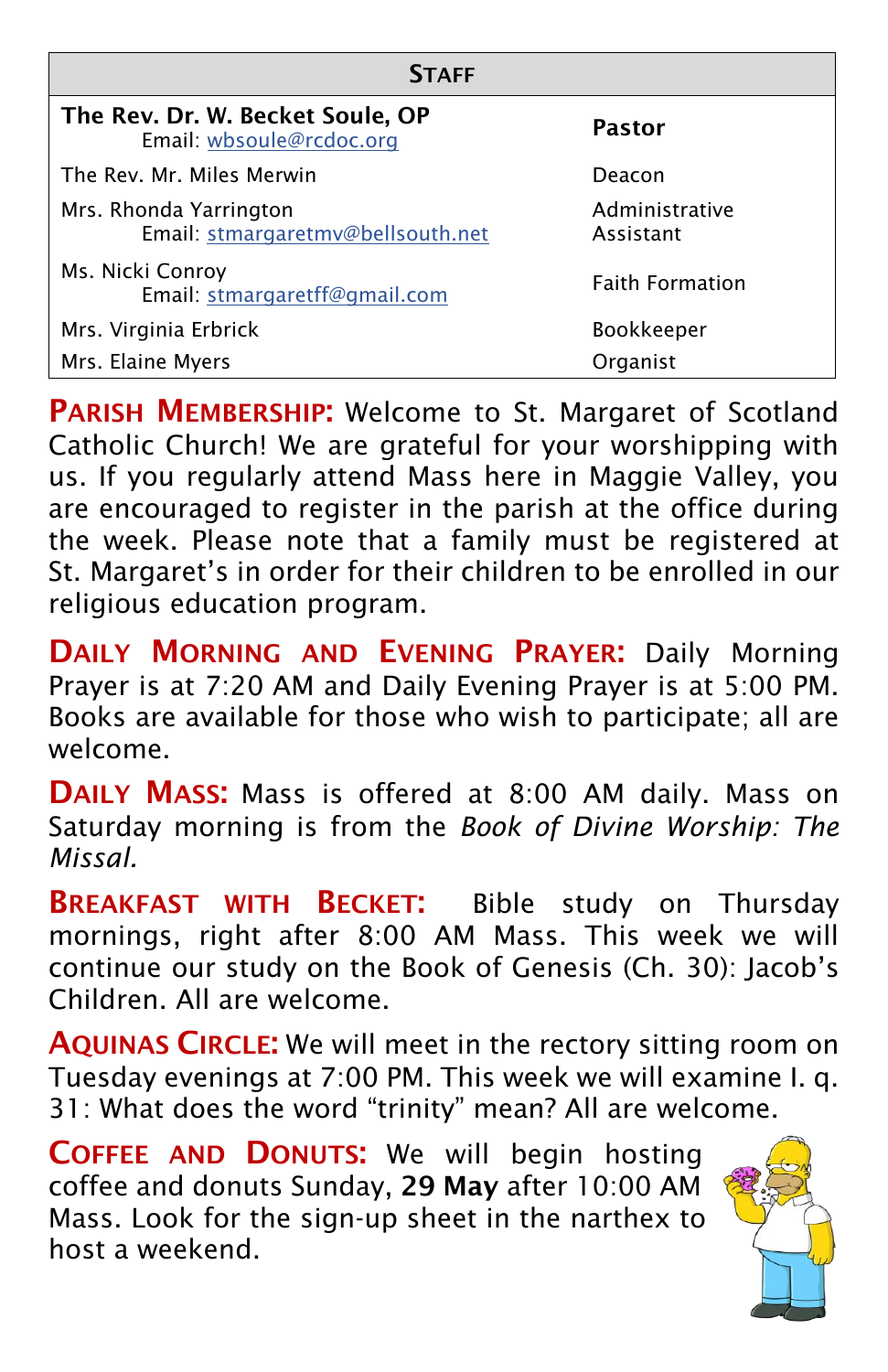FAMILY LIFE CONFERENCE: Mark your calendars for the inaugural Family Life Conference to take place on Saturday, September 10 at St. Gabriel Catholic Church in Charlotte. The newly formed Office of Family Life will host this conference for those interested in continuing education and enriching presentation on matters pertaining to the family, life, and marriage. For information email [FamilyLife@rcdoc.org.](FamilyLife@rcdoc.org) Registration will open in June.

CATHOLIC CHARITIES SPIRIT OF HOPE EVENT: You are invited to the 2022 Spirit of Hope for the Western Region Office of Catholic Charities on Thursday morning, May 19 from 7:00-8:30 a.m. at the Crowne Plaza in Asheville. Breakfast and fellowship will take place from 7:00-7:45 AM, and a program highlighting the work of Catholic Charities in the 12 westernmost counties of North Carolina will take place from 7:45-8:30 AM. Please email [spiritofhope@ccdoc.org](file:///C:/Users/Owner/Desktop/Favorites/spiritofhope@ccdoc.org ) or call 828-820-5153 to RSVP. We hope to see you there.

PLEASE REMEMBER IN YOUR PRAYERS: Kathy Andersen, Laura Andersen, Cecilia Berg, Stephen Boyle, Denise Collins, Elliot Dowdell, Norma Esbenshade, Joe Gatlin, Myles Harris, Maryellen & Ray Hoefer, Joe Hoefer, Catherine & Larry Jones, Ben Loetz, Matt Loetz, John McCausland, Betty Metzger, Peter Mino, Christopher Palmiere, Pat & Suzanne Palmiere, George Pastore, Wayne Patton, Richard Phillips, Sue Quick, Ella Grace Revere, Edward Smathers, Tinley Jane Toner, Ed Toner, Lois Triolo, Pvt. Luke Turner, Stephen Underwood, Bruce Yarrington, Rylee Yarrington *Names will remain on this list for one month unless notified otherwise.*

| <b>OFFERTORY</b>                                               |                |                               |  |  |  |
|----------------------------------------------------------------|----------------|-------------------------------|--|--|--|
| Offertory                                                      | <b>Votives</b> | Preservation &<br>Improvement |  |  |  |
| $$2,916.57**$                                                  | \$31           | \$63                          |  |  |  |
| <b>DIOCESAN SUPPORT APPEAL 2022</b>                            |                |                               |  |  |  |
| Assessment/Goal                                                | Paid to Date   | <b>Unpaid Pledges</b>         |  |  |  |
| \$22,634                                                       | \$18,313.10*   | \$6,028.40                    |  |  |  |
| *Diocesan ledger does not always reflect recent contributions. |                |                               |  |  |  |

\*\* Offertory does not reflect online giving.